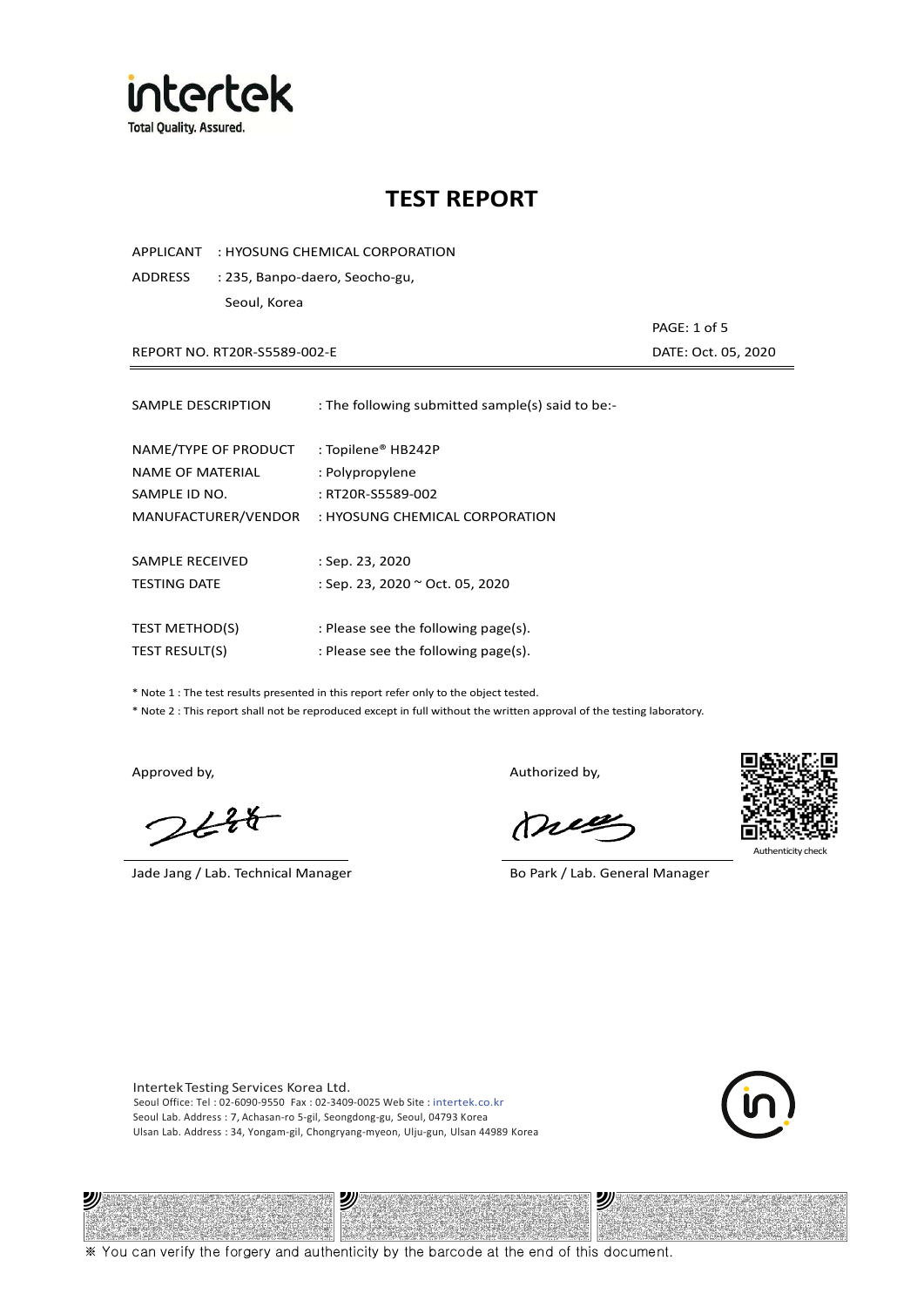

REPORT NO. RT20R-S5589-002-E DATE: Oct. 05, 2020

PAGE: 2 of 5

SAMPLE ID NO. : RT20R-S5589-002 SAMPLE DESCRIPTION : Topilene® HB242P

| <b>TEST ITEM</b>                        | <b>UNIT</b> | <b>TEST METHOD</b>                                                                                                                          | <b>MDL</b>     | <b>RESULT</b> |
|-----------------------------------------|-------------|---------------------------------------------------------------------------------------------------------------------------------------------|----------------|---------------|
| Cadmium (Cd)                            | mg/kg       | With reference to<br>IEC 62321-5 Edition 1.0: 2013.                                                                                         | 0.5            | N.D.          |
| Lead (Pb)                               | mg/kg       | by acid digestion and<br>determined by ICP-OES                                                                                              | 5              | N.D.          |
| Mercury (Hg)                            | mg/kg       | With reference to<br>IEC 62321-4 Edition 1.0 : 2013,<br>by acid digestion and<br>determined by ICP-OES                                      | $\overline{2}$ | N.D.          |
| Hexavalent Chromium (Cr <sup>6+</sup> ) | mg/kg       | With reference to<br>IEC 62321-7-2<br>Edition 1.0 : 2017,<br>by alkaline/toluene digestion<br>and determined by UV-VIS<br>Spectrophotometer | 8              | N.D.          |
| Polybrominated Biphenyl (PBBs)          |             |                                                                                                                                             |                |               |
| Monobromobiphenyl                       | mg/kg       |                                                                                                                                             | 5              | N.D.          |
| Dibromobiphenyl                         | mg/kg       |                                                                                                                                             | 5              | N.D.          |
| Tribromobiphenyl                        | mg/kg       |                                                                                                                                             | 5              | N.D.          |
| Tetrabromobiphenyl                      | mg/kg       | With reference to                                                                                                                           | 5              | N.D.          |
| Pentabromobiphenyl                      | mg/kg       | IEC 62321-6 Edition 1.0: 2015,                                                                                                              | 5              | N.D.          |
| Hexabromobiphenyl                       | mg/kg       | by solvent extraction and                                                                                                                   | 5              | N.D.          |
| Heptabromobiphenyl                      | mg/kg       | determined by GC/MS                                                                                                                         | 5              | N.D.          |
| Octabromobiphenyl                       | mg/kg       |                                                                                                                                             | 5              | N.D.          |
| Nonabromobiphenyl                       | mg/kg       |                                                                                                                                             | 5              | N.D.          |
| Decabromobiphenyl                       | mg/kg       |                                                                                                                                             | 5              | N.D.          |
| Polybrominated Diphenyl Ether (PBDEs)   |             |                                                                                                                                             |                |               |
| Monobromodiphenyl ether                 | mg/kg       |                                                                                                                                             | 5              | N.D.          |
| Dibromodiphenyl ether                   | mg/kg       |                                                                                                                                             | 5              | N.D.          |
| Tribromodiphenyl ether                  | mg/kg       |                                                                                                                                             | 5              | N.D.          |
| Tetrabromodiphenyl ether                | mg/kg       | With reference to                                                                                                                           | 5              | N.D.          |
| Pentabromodiphenyl ether                | mg/kg       | IEC 62321-6 Edition 1.0 : 2015,                                                                                                             | 5              | N.D.          |
| Hexabromodiphenyl ether                 | mg/kg       | by solvent extraction and                                                                                                                   | 5              | N.D.          |
| Heptabromodiphenyl ether                | mg/kg       | determined by GC/MS                                                                                                                         | 5              | N.D.          |
| Octabromodiphenyl ether                 | mg/kg       |                                                                                                                                             | 5              | N.D.          |
| Nonabromodiphenyl ether                 | mg/kg       |                                                                                                                                             | 5              | N.D.          |
| Decabromodiphenyl ether                 | mg/kg       |                                                                                                                                             | 5              | N.D.          |

Tested by : Jooyeon Lee, Seulgi Park, Jessica Kang

Notes : mg/kg = ppm = parts per million  $<$  = Less than

ツル

N.D. = Not detected ( <MDL )

MDL = Method detection limit

Intertek Testing Services Korea Ltd. Seoul Office: Tel : 02-6090-9550 Fax : 02-3409-0025 Web Site : intertek.co.kr Seoul Lab. Address : 7, Achasan-ro 5-gil, Seongdong-gu, Seoul, 04793 Korea Ulsan Lab. Address : 34, Yongam-gil, Chongryang-myeon, Ulju-gun, Ulsan 44989 Korea

沙



沙

※ You can verify the forgery and authenticity by the barcode at the end of this document.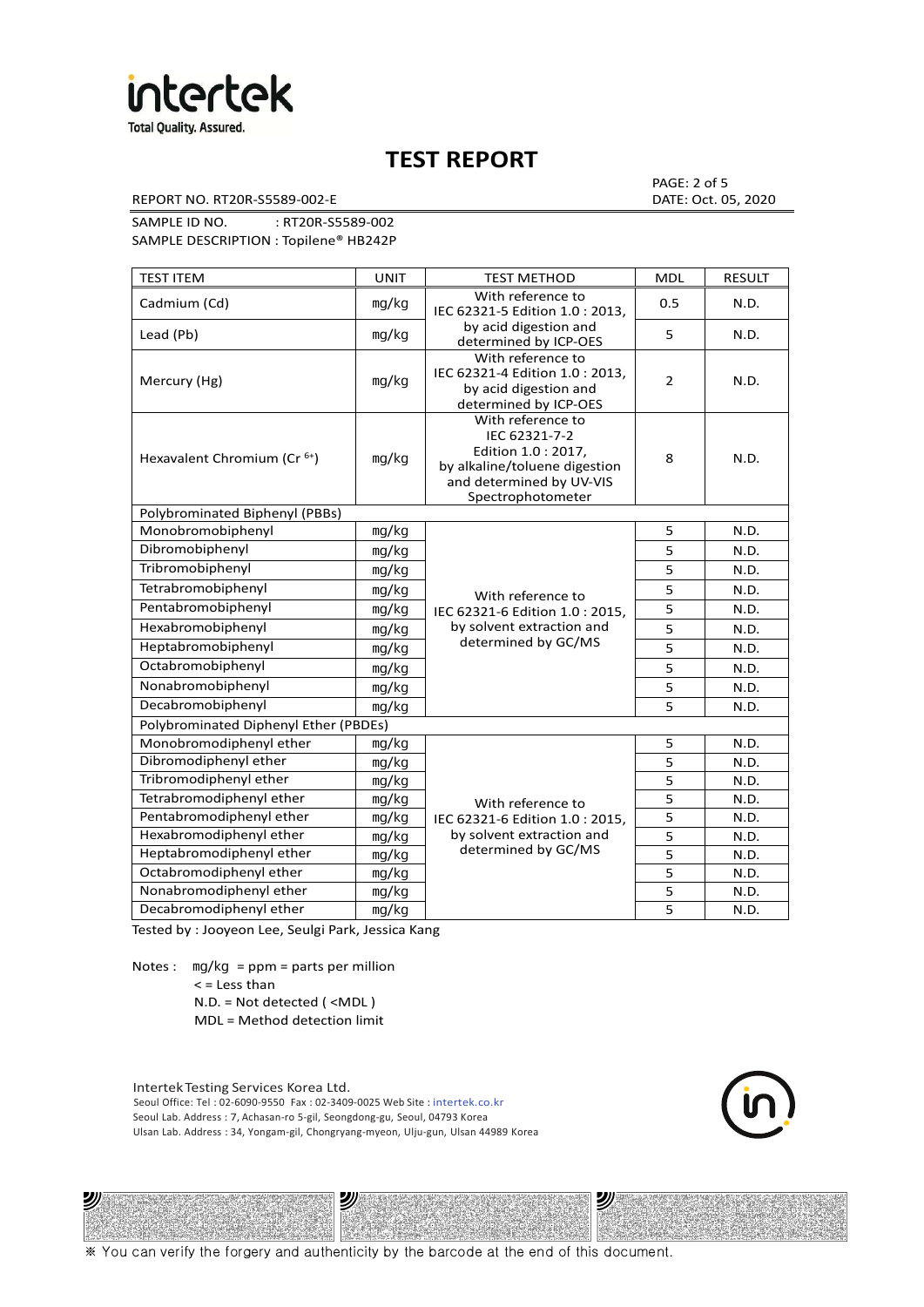

REPORT NO. RT20R-S5589-002-E DATE: Oct. 05, 2020

PAGE: 3 of 5

SAMPLE ID NO. : RT20R-S5589-002 SAMPLE DESCRIPTION : Topilene® HB242P

| <b>TEST ITEM</b>                     | CAS NO.       | <b>UNIT</b> | <b>TEST METHOD</b>                                      | <b>MDL</b> | <b>RESULT</b> |
|--------------------------------------|---------------|-------------|---------------------------------------------------------|------------|---------------|
| Dibutyl phthalate<br>(DBP)           | $84 - 74 - 2$ | mg/kg       | With reference to<br>IEC 62321-8<br>Edition 1.0 : 2017, | 50         | N.D.          |
| Di(2-ethylhexyl) phthalate<br>(DEHP) | 117-81-7      | mg/kg       |                                                         | 50         | N.D.          |
| Benzyl butyl phthalate<br>(BBP)      | 85-68-7       | mg/kg       | by solvent extraction<br>and determined by<br>GC/MS     | 50         | N.D.          |
| Diisobutyl phthalate<br>(DIBP)       | $84 - 69 - 5$ | mg/kg       |                                                         | 50         | N.D.          |

Tested by : Jessica Kang

Notes :  $mq/kg = ppm = parts per million$  $<$  = Less than N.D. = Not detected ( <MDL ) MDL = Method detection limit

\* View of sample as received;-

沙



Intertek Testing Services Korea Ltd. Seoul Office: Tel : 02-6090-9550 Fax : 02-3409-0025 Web Site : intertek.co.kr Seoul Lab. Address : 7, Achasan-ro 5-gil, Seongdong-gu, Seoul, 04793 Korea Ulsan Lab. Address : 34, Yongam-gil, Chongryang-myeon, Ulju-gun, Ulsan 44989 Korea

沙



沙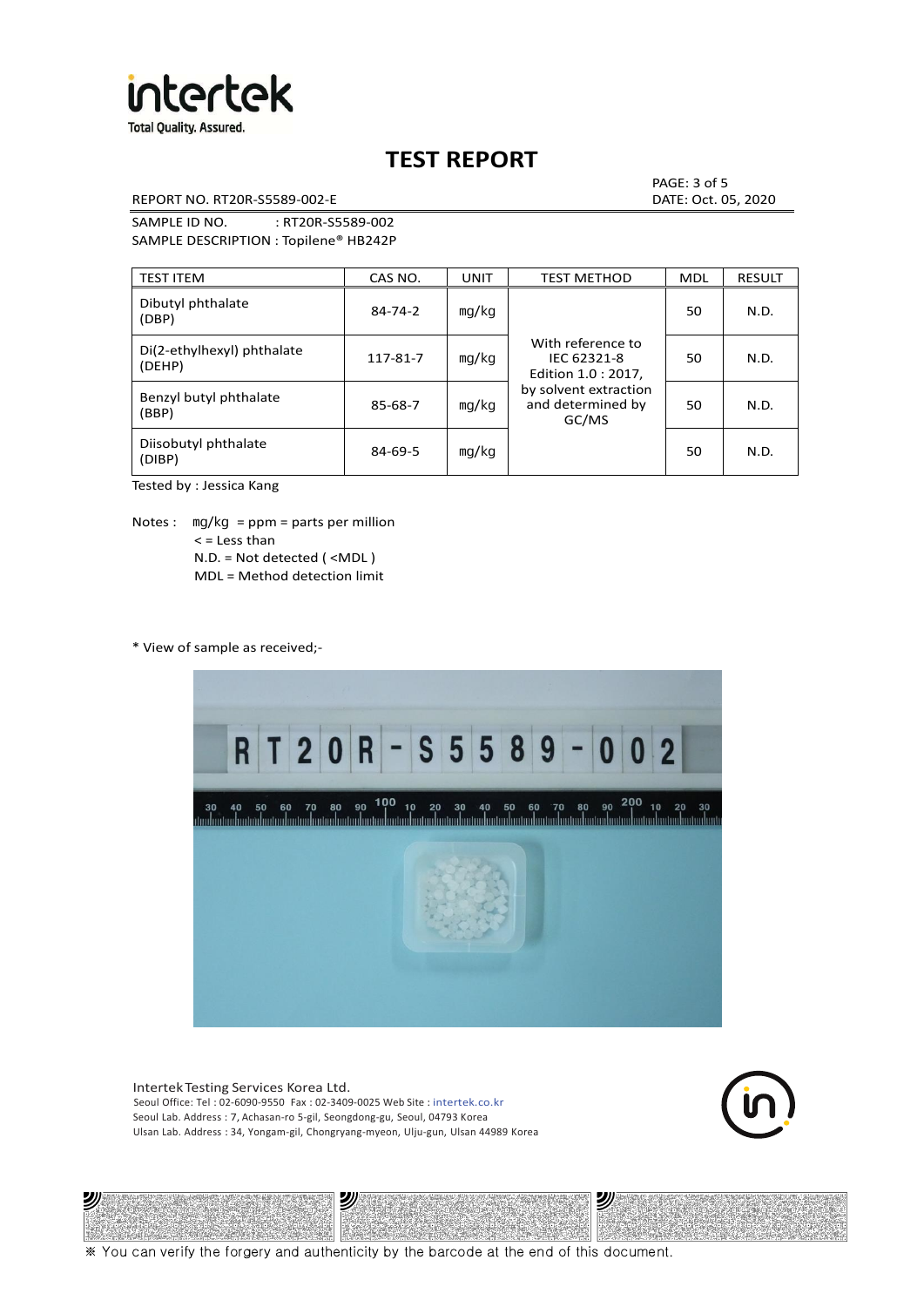

**Total Quality. Assured.** 

## **TEST REPORT**

REPORT NO. RT20R-S5589-002-E DATE: Oct. 05, 2020

PAGE: 4 of 5

SAMPLE ID NO. : RT20R-S5589-002 SAMPLE DESCRIPTION : Topilene® HB242P



| *1 : List of appropriate acid : |                                                                     |
|---------------------------------|---------------------------------------------------------------------|
| Material                        | Acid added for digestion                                            |
| <b>Polymers</b>                 | $HNO3$ , HCl, HF, H <sub>2</sub> O <sub>2</sub> , H3BO <sub>3</sub> |
| Metals                          | $HNO3$ , HCl, HF                                                    |
| Electronics                     | $HNO3$ , HCl, H <sub>2</sub> O <sub>2</sub> , HBF <sub>4</sub>      |

\*2 : The samples were dissolved totally by pre-conditioning method according to above flow chart.

Intertek Testing Services Korea Ltd. Seoul Office: Tel : 02-6090-9550 Fax : 02-3409-0025 Web Site : intertek.co.kr Seoul Lab. Address : 7, Achasan-ro 5-gil, Seongdong-gu, Seoul, 04793 Korea Ulsan Lab. Address : 34, Yongam-gil, Chongryang-myeon, Ulju-gun, Ulsan 44989 Korea

沙

沙



沙